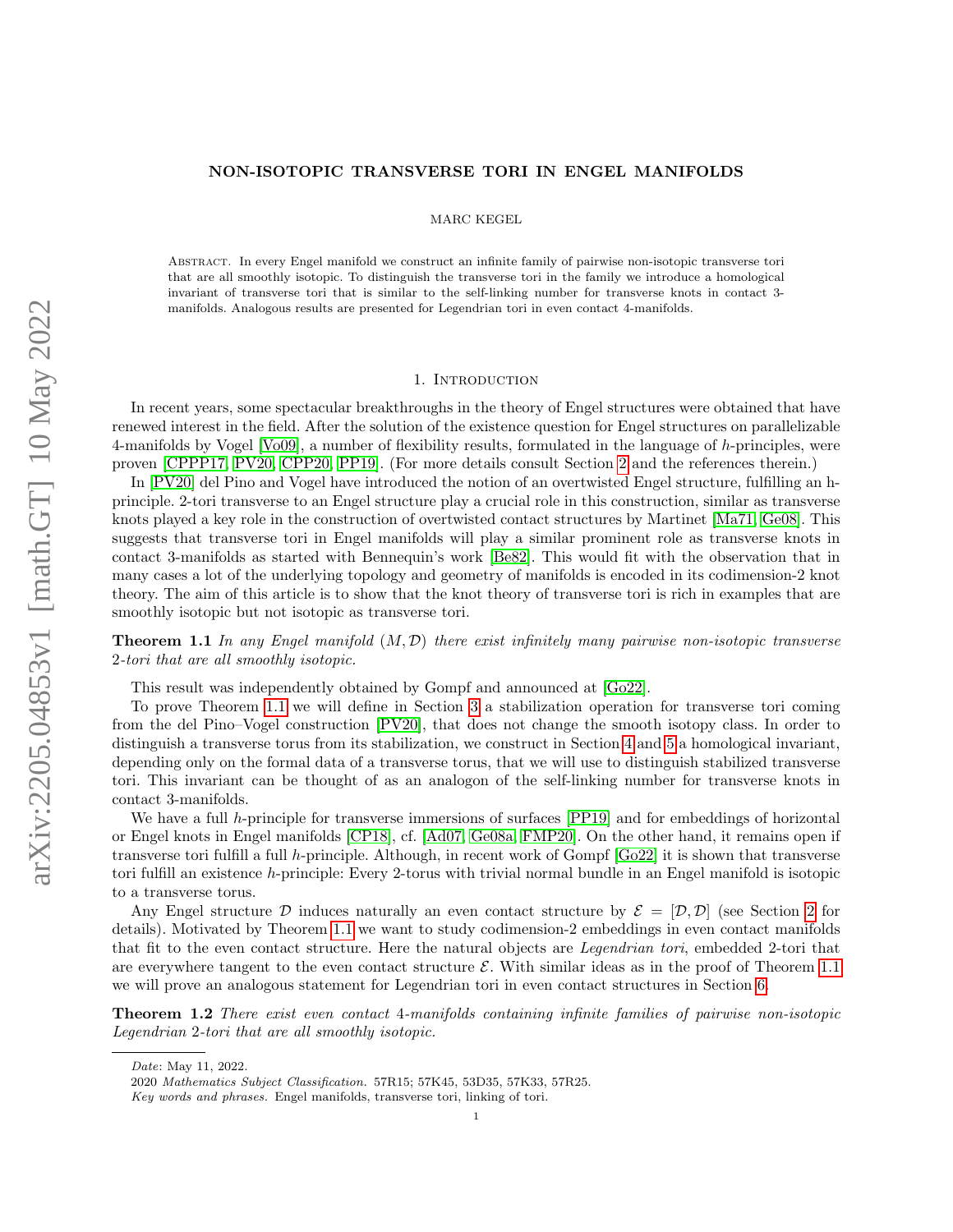First, we will give some relevant background on Engel and even contact structures in Section [2.](#page-1-0) In Section [3](#page-3-0) we will recall some facts about transverse tori from [\[PV20\]](#page-8-1). In particular, we will review a method of constructing transverse tori in Engel manifolds from transverse knots in contact 3-manifolds and define a stabilization operation that will not change the smooth isotopy class of the transverse torus. To show that this stabilization operation changes the isotopy class as a transverse torus we devote Section [4](#page-4-0) to the linking class, a homology class, which can be seen as a generalization of the linking number, defined for general subsets in topological spaces. From this we can define the self-linking class in Section [5](#page-5-0) and deduce a way of computing it for transverse tori coming from transverse knots via the del Pino–Vogel construction of transverse tori. Using this method we will distinguish transvere tori that are all smoothly isotopic. The remaining section is devoted to Legendrian tori in even contact structures and to prove Theorem [1.2.](#page-0-1)

Conventions: We work in the smooth and oriented category, i.e. all manifolds, maps, and ancillary objects are assumed to be smooth. In addition, all manifolds and geometric structures on them like Engel and contact structures are assumed to be oriented and cooriented. Homology groups are always understood over the integers.

Acknowledgments: I am happy to thank Sebastian Durst, Alvaro del Pino, Robert Gompf and Dingyu ´ Yang for useful comments, interesting discussions and their interest in this work. Special thanks goes to Robert Gompf for detailed feedback on an earlier version of the manuscript and for correcting some errors in my earlier arguments.

This project was finished while I was supported by ICERM (the Institute for Computational and Experimental Research in Mathematics in Providence, RI) during the semester program on Braids (Feb 1 - May 6, 2022).

### 2. Background

<span id="page-1-0"></span>2.1. **Topologically stable distributions.** An *Engel structure* is a maximally non-integrable tangential 2-plane field  $D$  on a 4-manifold M, i.e. its iterated Lie-brackets  $[D, [D, D]]$  give the full tangent bundle TM. It is well-known that Engel structures admit local normal forms, that means Engel structures can only be studied globally. Moreover, the set of Engel structures on a 4-manifold  $M$  is open in the set of 2-dimensional distributions on M. In general, a class of k-dimensional distributions on an n-manifold M is called topologically stable if it is open and admits a local normal form. The classification of such distributions in terms of geometric structures on manifolds can be traced back to Cartan [\[Pr16\]](#page-8-7): Every topologically stable distribution is

- a line field  $(k = 1$  and n arbitrary),
- a contact structure  $(k = n 1, n = 2m + 1$  odd; locally written as the kernel of a 1-form  $\alpha$  with  $\alpha \wedge (d\alpha)^m$  non-vanishing),
- an even contact structure  $(k = n 1, n = 2m + 2$  even; locally written as the kernel of a 1-form  $\alpha$ with  $\alpha \wedge (d\alpha)^m$  non-vanishing) or
- an Engel structure  $(k = 2 \text{ and } n = 4)$ .

Although, Engel structures play a distinguished role in the above classification since they are the only class that exist only in the special dimension 4, they are the least understood class of topologically stable distributions. In dimension 4 all these geometries are closely related. An Engel structure D on a 4-manifold M induces an even contact structure E by  $\mathcal{E} = [\mathcal{D}, \mathcal{D}]$  and the so-called *characteristic line field*  $W \subset \mathcal{D}$ defined by  $[W, \mathcal{E}] \subset \mathcal{E}$ . Finally, every 3-dimensional hypersurface N in M transverse to W carries a canonical contact structure defined by  $\xi = \mathcal{E} \cap TN$ .

It is therefore not surprising that Engel structures, contact structures and even contact structures often behave in the same way structurally. In the following short summary we will outline a few points. First of all, by definition all these structures look locally like a standard model:

$$
(\mathbb{R}^3, \xi_{st} = \ker(dz - y dx) = \langle \partial_y, \partial_x + y \partial_z \rangle)
$$

in the contact case,

$$
(\mathbb{R}^4, \mathcal{D}_{st} = \ker(dz - y dx) \cap \ker(dy - w dx) = \langle \partial_w, \partial_x + y \partial_z + w \partial_y \rangle)
$$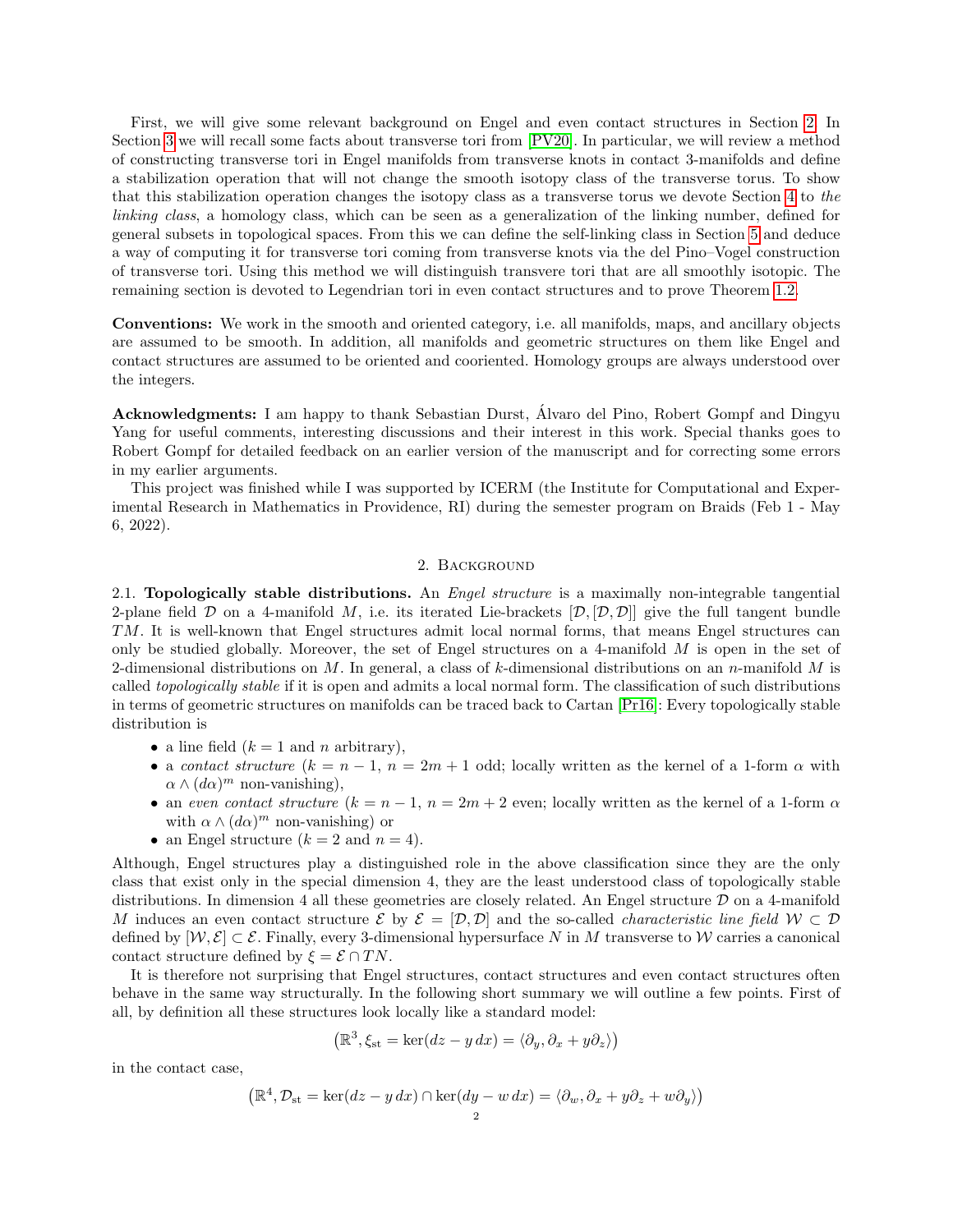in the Engel case and

$$
\left(\mathbb{R}^4, \mathcal{E}_{st} = [\mathcal{D}_{st}, \mathcal{D}_{st}] = \ker(dz - y\,dx) = \langle \partial_w, \partial_y, \partial_x + y\partial_z \rangle\right)
$$

in the case of an even contact structure.

The existence question for these structures has been solved and can be simplified by the statement that such a structure exists whenever there is no obvious obstruction coming from the underlying algebraic topology. Some relevant references are [\[Gr86,](#page-8-8) [EM02,](#page-7-7) [Ma71,](#page-8-3) [El89,](#page-7-8) [Ge08,](#page-8-4) [Mc87,](#page-8-9) [Vo09,](#page-8-0) [CPPP17,](#page-7-0) [PV20,](#page-8-1) [BEM15\]](#page-7-9). On the other hand, the uniqueness question is in general open.

2.2. Contact structures. We first discuss the 3-dimensional contact case. We have to distinguish the cases where the underlying 3-manifold is open or closed. From Gromov's work [\[Gr86\]](#page-8-8), cf. [\[EM02\]](#page-7-7), it follows that there is an h-principle for contact structures on open manifolds. Roughly speaking an h-principle holds if the inclusion of a genuine structure into the formal data of the structure is a weak homotopy equivalence. In this situation it implies that two contact structures on an open manifold are homotopic through contact structures if and only if they are homotopic through tangential 2-plane fields. Thus, the problem of classifying contact structures on open manifolds up to homotopy reduces completely to algebraic topology methods.

However, for open manifolds there is in general a difference between homotopy through contact structures and isotopy. The first such example was found by Bennequin [\[Be82\]](#page-7-2). He showed that there exists a so-called overtwisted contact structure  $\xi_{\text{ot}}$  on  $\mathbb{R}^3$  that is homotopic through contact structures but non-isotopic to the standard structure  $\xi_{st}$ . This can be proven by studying *Legendrian knots*, always tangent to the contact structures, or *transverse knots*, always transverse to the contact structures, and their *classical invariants*: the self-linking number sl for transverse knots and the Thurston–Bennequin invariant tb and the rotation number rot for Legendrian knots.

For closed manifolds the situation is different. Eliashberg [\[El89\]](#page-7-8) distinguishes two classes of contact structures: the *overtwisted* contact structures (containing a Legendrian unknot with vanishing Thurston– Bennequin invariant) and the tight contact structures (containing no such unknot). Then he shows that the overtwisted contact structures fulfill an h-principle, implying that two overtwisted contact structures are homotopic through contact structures if and only if they are homotopic as tangential 2-plane fields. On closed manifolds we have Gray's theorem, implying that two contact structures which are homtopic through contact structures are also isotopic [\[Ge08\]](#page-8-4).

On the other hand, the tight contact structures are closely linked to the underlying topology of the manifold and do not only depend on the algebraic topology of the underlying 2-plane field. As in the case of  $\mathbb{R}^3$ , tight contact structures are closely related to their Legendrian and transverse knot theory. In fact, a contact manifold is tight if and only if every nullhomologous transverse knot T fulfills the Bennequin bound  $\text{sl}(T) \leq 2g(T)-1$  or equivalently if every nullhomologous Legendrian knot L fulfills tb $(L)$ +rot $(L) \leq 2g(L)-1$ , where g denotes the genus of the underlying smooth knot type [\[El93\]](#page-7-10).

Recent development shows that the situation in higher dimensions is formally the same [\[BEM15\]](#page-7-9).

2.3. Even contact structures. For even contact structures and Engel structures we can ask how much of the above discussion carries over. First, we discuss the case of even contact structures on 4-manifolds. For open manifolds there is again an h-principle by the work of Gromov  $|Gr86|$ . Surprisingly, we also have a full h-principle for even contact structures on closed manifolds by work of McDuff [\[Mc87\]](#page-8-9), so we do not need to restrict to a subclass. However, Gray stability does not hold in general, not even for closed manifolds [\[Mo99\]](#page-8-10). The reason is that every even contact structure  $\mathcal E$  comes together with a so called *characteristic line field*  $W \subset \mathcal{E}$  uniquely defined by  $[W, \mathcal{E}] \subset \mathcal{E}$  and a small perturbation of  $\mathcal{E}$  can change the dynamics of W completely. (A version of Gray's theorem holds if we can assume the characteristic line field to stay fixed during the homotopy between the even contact structures [\[Go97\]](#page-8-11).)

In conclusion, we can say that even contact structures on open or closed manifolds will behave structurally similar to contact structures on open manifolds, i.e. the study of even contact structures up to homotopy reduces completely to algebraic topology but even contact structures up to isotopy are more interesting to study.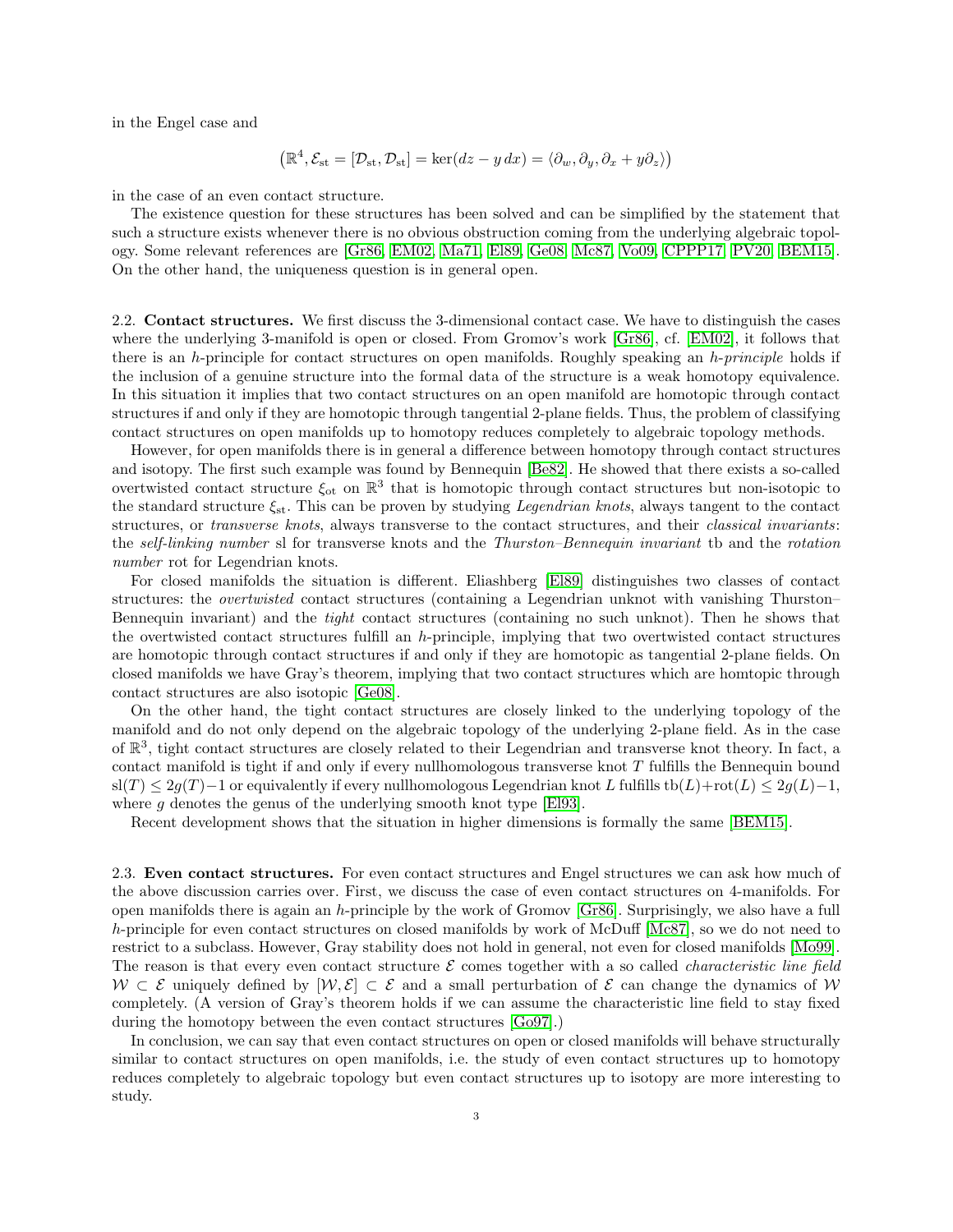2.4. Engel structures. The situation for Engel structures is less well understood. First, we observe that any Engel structure  $D$  on a 4-manifold  $M$  induces a flag of its tangent bundle

$$
W \subset \mathcal{D} \subset \mathcal{E} \subset TM,
$$

where  $\mathcal E$  is the associated even contact structure and W its characteristic line field. Thus, in the oriented case, a 4-manifold admitting an Engel structure has to be parallelizable. On the other hand, this is the only obstruction to the existence of an Engel structure: Every parallelizable 4-manifold admits an Engel structure. This follows for open manifolds again by Gromov's h-principle and was proven for closed manifolds by Vogel [\[Vo09\]](#page-8-0), cf. [\[CPPP17\]](#page-7-0).

If a full h-principle holds is unknown, but recently the subclass of overtwisted Engel structures fulfilling a full h-principle was introduced [\[PV20\]](#page-8-1). One of the main questions in the field of Engel structures asks if there are Engel structures which are not overtwisted or in other words: Do there exist Engel structures with the same formal data which are not homotopic through Engel structures?

But since Gray's theorem for Engel structures does not hold [\[Mo99\]](#page-8-10), there can be also Engel structures that are homotopic but not isotopic. The first such examples were found on  $\mathbb{R}^4$  by Gershkovich [\[Ge95\]](#page-8-12). One possibility to construct such an example is by using an overtwisted contact structure  $\xi_{ot}$  on  $\mathbb{R}^3$  as follows. Let  $X_1$  and  $X_2$  be two linearly independent vector fields in  $\xi_{\text{ot}}$ . Then it is easy to see that  $Y_1 := \partial_t$  and  $Y_2 := \cos(t)X_1 + \sin(t)X_2$  generate an Engel structure on  $\mathbb{R}^4$ , where t is a coordinate on the extra  $\mathbb R$  factor. In [\[Ge95\]](#page-8-12) Gershkovich used contact geometry to distinguish this Engel structure from the standard Engel structure on  $\mathbb{R}^4$ . Such Engel structures could potentially also be distinguished by the classical invariants of transverse tori.

## 3. Transverse tori

<span id="page-3-0"></span>In [\[PV20\]](#page-8-1) del Pino and Vogel used embedded transverse tori in Engel manifolds as generalizations of transverse knots in contact manifold. In this section we recall the relevant definitions and constructions from [\[PV20\]](#page-8-1).

**Definition 3.1** An embedded 2-torus T in an Engel manifold  $(M, \mathcal{D})$  is called a **transverse torus**, if it is everywhere transverse to D.

In principle, this definition would make sense for any embedded surface, but in the oriented case any such surface would inherit a parallelization and a trivialization of its normal bundle (both coming from the parallelization of the Engel structure). Thus, if we restrict to oriented closed surfaces, every transverse surface is a torus.

<span id="page-3-3"></span>**Example 3.2** We consider the 4-torus  $T^4$  with angular coordiantes  $(\theta_1, \theta_2, \theta_3, \theta_4)$  and Engel structure given by the span of  $\partial_{\theta_1}$  and  $\cos \theta_1 \partial_{\theta_2} + \sin \theta_1 \partial_{\theta_3} + \partial_{\theta_4}$ . Then the 2-torus given by  $\{\theta_1 = \theta_2 = 0\}$  is a transverse torus.

In [\[PV20\]](#page-8-1) the following construction of transverse tori in standard neighborhoods of transverse curves is described. A transverse curve C is an embedded  $S^1$  in an Engel manifold  $(M, \mathcal{D})$  that is everywhere transverse to the induced even contact structure  $\mathcal{E} = [\mathcal{D}, \mathcal{D}]$ . By standard methods one can prove the following two lemmas, see [\[PV20,](#page-8-1) Proposition 2.7 and Lemma 2.8] for details.

<span id="page-3-1"></span>**Lemma 3.3** Let  $C \colon S^1 \to (M, \mathcal{D})$  be an embedding. Then C is isotopic to a transverse curve. Moreover, if  $C_1$ and  $C_2$  are two transverse curves in  $(M, \mathcal{D})$  that are smoothly isotopic, then they are isotopic as transverse curves.

<span id="page-3-2"></span>**Lemma 3.4** Any transverse curve C in  $(M, \mathcal{D})$  admits a neighborhood ( $\nu C, \mathcal{D}$ ) (where here  $\mathcal D$  denotes the restriction of the Engel structure of M to  $\nu C$ ) which is, for some  $R > 0$ , Engel diffeomorphic to the following standard neighborhood

$$
(S^1 \times D_R^3, \mathcal{D}_{st} = \ker(d\theta - y dx) \cap \ker(dy - w dx))
$$

where  $\theta$  is an angular coordinate of  $S^1$ ,  $(x, y, w)$  are Cartesian coordinates on the disk  $D_R^3$  with radius R in  $\mathbb{R}^3$  and the Engel-diffeomorphism sends C to  $S^1 \times \{0\}$ .

In particular there exist many transverse curves and in any standard neighborhood we can construct transverse tori with the following lemma, see [\[PV20,](#page-8-1) Lemma 3.3] for details.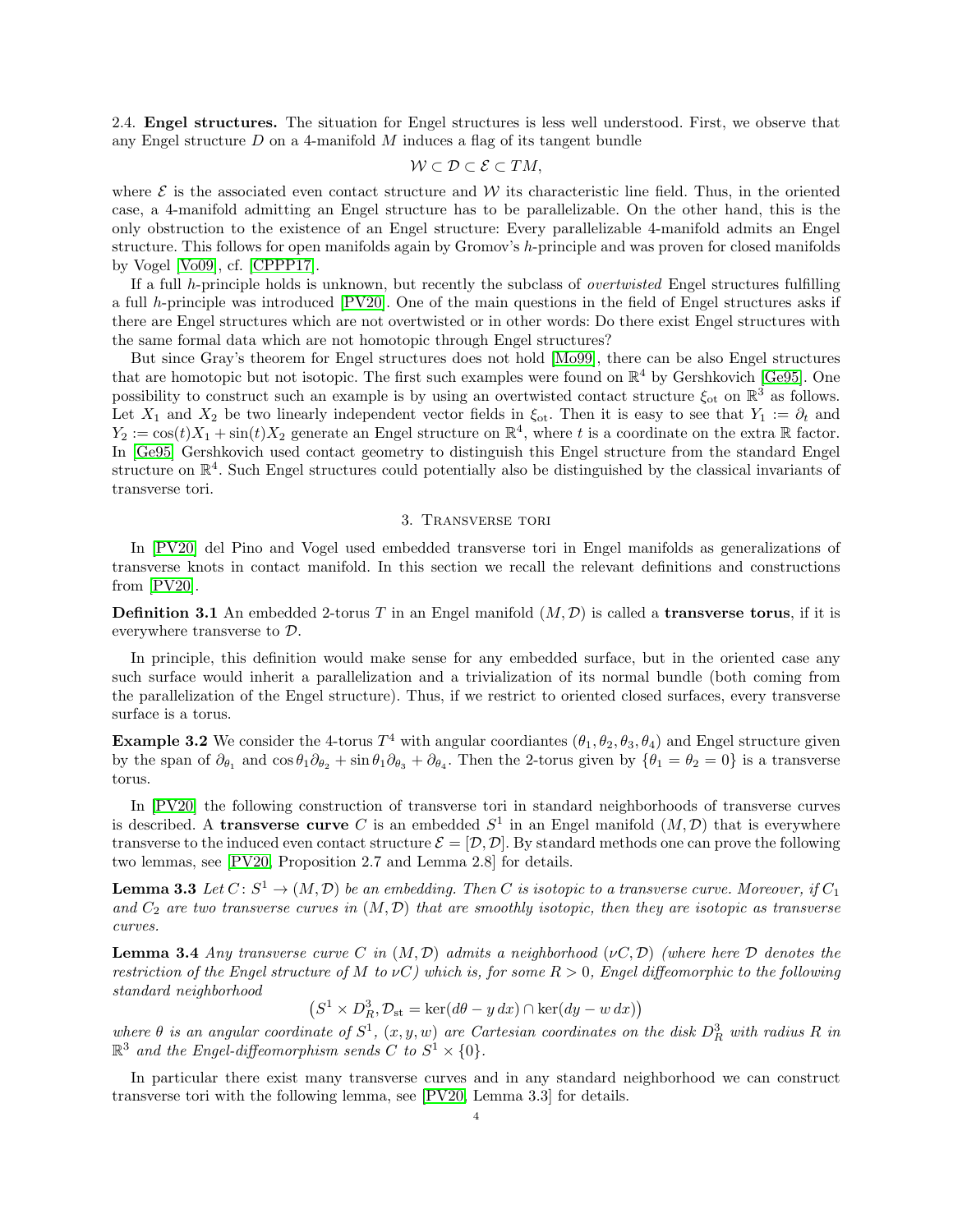<span id="page-4-1"></span>**Lemma 3.5** Let K be a transverse knot in  $(D_R^3, \xi = \ker dy - w dx)$ . Then

$$
S^1 \times K \subset (S^1 \times D_R^3, \mathcal{D}_{st})
$$

is a transverse torus.

With Lemmas [3.3,](#page-3-1) [3.4](#page-3-2) and [3.5](#page-4-1) we get transverse tori in any Engel manifold. We call a transverse torus arising like this a del Pino–Vogel torus. On the other hand, not every transverse torus is a del Pino–Vogel torus. Indeed, if a transverse torus arises as above, it is nullhomologous, since it bounds the embedded 3 manifold  $S^1 \times F$  where F is a Seifert surface of K in  $D_R^3$ . In particular, we see that the transverse torus from Example [3.2](#page-3-3) is not a del Pino–Vogel torus. Moreover, it is not clear if the core  $C$  and the profile  $K$ in the above construction are unique.

There are different types of natural equivalence relations on transverse tori. We briefly discuss them to fix our notation. Two transverse tori  $T_1$  and  $T_2$  in an Engel manifold are called (ambient) isotopic if there exists an Engel diffeomorphism  $f : (M, \mathcal{D}) \to (M, \mathcal{D})$  that maps  $T_1$  to  $T_2$  and is isotopic (through Engel diffeomorphisms) to the identity. Two transverse tori  $T_1$  and  $T_2$  in an Engel manifold are called **equivalent** if there exists an Engel diffeomorphism  $f : (M, \mathcal{D}) \to (M, \mathcal{D})$  that maps  $T_1$  to  $T_2$ . Obviously, ambient isotopy implies equivalence, the reverse implication is in general wrong (since not every Engel diffeomorphism will be isotopic to the identity). Two transverse tori  $T_i: T^2 \to (M, \mathcal{D})$  are called **isotopic** if there exists a homotopy between them through transverse tori. Ambient isotopy implies isotopy, but other than in the smooth category the isotopy extension theorem does not hold, i.e. there exist transverse tori that are isotopic but not ambient isotopic. Note that  $\mathcal E$  intersects a transverse torus in a line field, the so called **characteristic line field**, which will be preserved under ambient isotopy but not under isotopy. Two transverse tori  $T_i: T^2 \to (M, \mathcal{D})$ are called formal isotopic if there exists a homotopy between them through formal transverse tori, i.e. bundle maps  $TT \to TM$  everywhere transverse to  $D$ . Every isotopy can be also seen as a formal isotopy. In fact, our invariants will distinguish transverse tori only up to formal isotopy. It remains open if transverse tori fulfill a full h-principle, i.e. if any two formal isotopic transverse tori are isotopic.

In Theorem [1.1](#page-0-0) we show that in any Engel manifold there are infinitely many non-formally isotopic transverse tori that are all smoothly isotopic. The construction of these examples is via the obvious stabilization operation. Let T be a del Pino–Vogel transverse torus with core C and profile K. We define the **stabilization**  $T_{\text{stab}}$  of T to be  $C \times K_{\text{stab}}$  where  $K_{\text{stab}}$  is the stabilization of K. Since it is not clear if the profile is unique, the stabilization could depend on K and C and it is not clear if the transverse knot K is an invariant of T. However, we would expect that  $T_{stab}$  is not isotopic to T. In the next sections we will develop an invariant, similar to the self-linking number of transverse knots, that will enable us to distinguish stabilizations of transverse tori.

### 4. The linking class for embedded tori

<span id="page-4-0"></span>In this section, we will introduce a generalization of the linking number to higher dimensional embedded submanifolds. We believe that this invariant, which we call linking class, is known to the experts, but we could not find a discussion in the literature. Other definitions of linking numbers in higher dimensions are mostly given for embeddings of spheres and differ from our discussion here, see for example [\[CKS04\]](#page-7-11).

Let L and T be submanifolds of dimension l and t of a topological m-manifold M. Then we define the *l*-th linking class  $lk(L, T)$  to be the homology class

$$
lk(L, T) := [L] \in H_l(M \setminus T).
$$

We remark that for nullhomologous knots L and T in a 3-manifold M we can identify  $H_1(M \setminus T)$  canonically with  $H_1(M) \oplus \mathbb{Z}$ , where the first linking class  $lk(L, T)$  lies in the Z-summand and can thus be identified with an integer, the linking number.

To make a useful invariant out of the linking class, we first need to compute the homology of  $M \setminus T$ . With a view to our application and for concreteness we consider two special cases in the following lemmas.

<span id="page-4-2"></span>**Lemma 4.1** Let  $T$  and  $T'$  be embedded 2-tori with trivial normal bundle in a 4-manifold M. If  $T$  and  $T'$  are nullhomologous in  $H_2(M)$  and if  $H_3(M) = 0$ , then the linking class  $lk(T', T)$  takes values in a free abelian group of rank 2, generated by the meridians  $\alpha$  and  $\beta$  of T.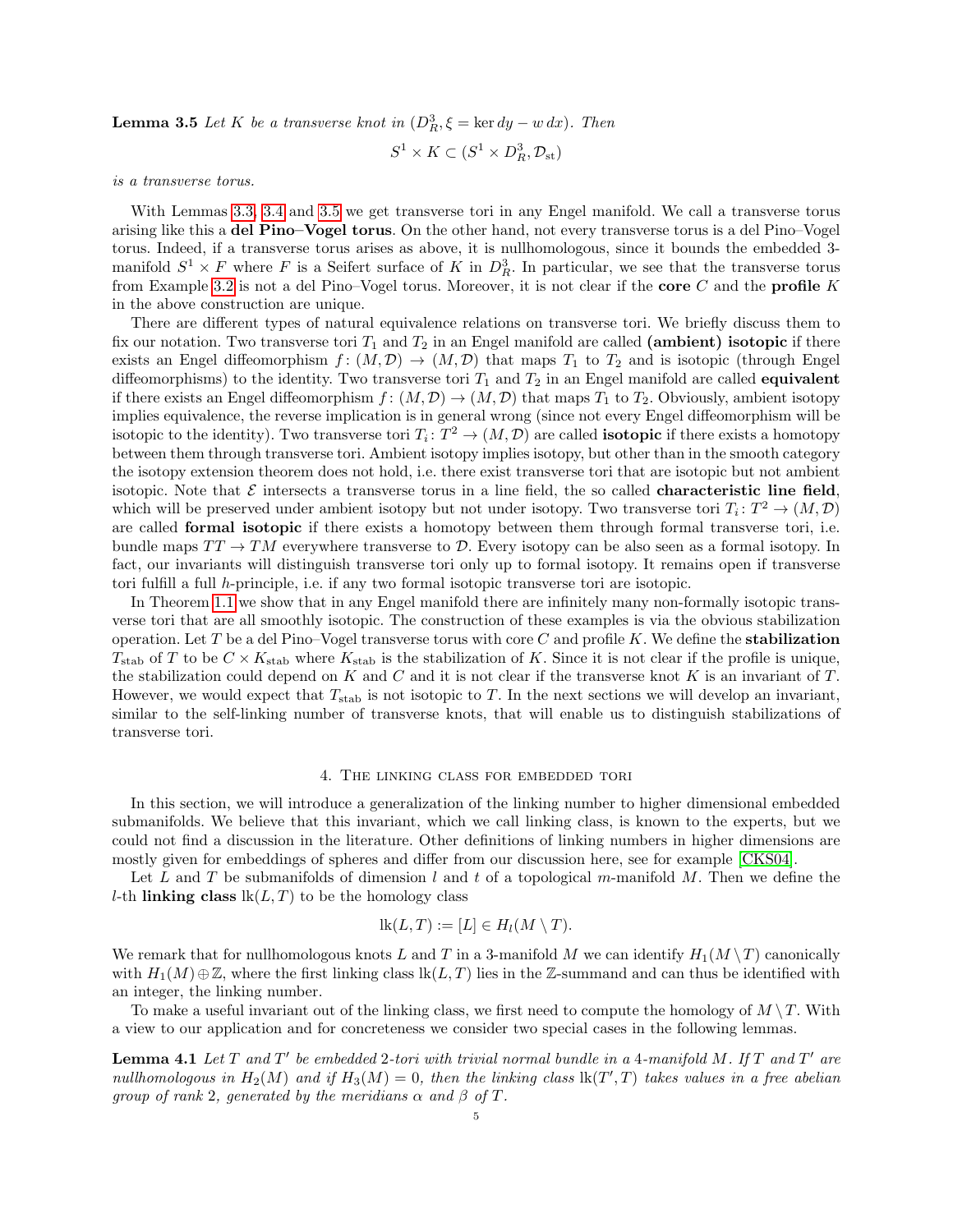*Proof.* We chose an identification of  $\nu T$  with  $S^1 \times S^1 \times D^2$  such that  $S^1 \times S^1 \times D^1$  is nullhomologous in  $H_2(M \setminus \nu)$ <sup>T</sup>) and look at the following part of the Mayer-Vietoris sequence and the images of the generators under the homomorphisms.

$$
\begin{array}{ccccccc} 0 & \longrightarrow & \overbrace{H_2(\partial \nu T)}^{\cong \mathbb{Z}^3} & \xrightarrow{f} & \overbrace{H_2(\nu T)}^{\cong \mathbb{Z}} \oplus H_2(M \setminus \nu^2) & \longrightarrow & H_2(M).\\ & S^1 \times S^1 \times \mathrm{pt} & \longmapsto & (S^1 \times S^1 \times 0,0) & \longmapsto & 0 \\ & \alpha := S^1 \times \mathrm{pt} \times \partial D^2 & \longmapsto & (0,\alpha) & \longmapsto & 0 \\ & \beta := \mathrm{pt} \times S^1 \times \partial D^2 & \longmapsto & (0,\beta) & \longmapsto & 0 \end{array}
$$

The map f is injective and we write for simplicity again  $\alpha$  and  $\beta$  for their images in  $H_2(M \setminus \nu^T)$  (see Figure [1\)](#page-6-0). Since  $T = S^1 \times S^1 \times 0$  is nullhomologous it maps to 0 in  $H_2(M)$ . The generators  $\alpha$  and  $\beta$  are boundaries in  $\nu T$  and thus also vanish in  $H_2(M)$ . Therefore, f acts on the generators as stated. Since f is injective, it follows that  $\alpha$  and  $\beta$  are primitive elements in  $H_2(M \vee \nu T)$  and thus generate a free abelian group of rank 2. Since T' is nullhomologous in  $H_2(M)$  it follows that T' seen as a homology class in  $H_2(M \setminus \nu^2)$ is a linear combination of  $\alpha$  and  $\beta$ , which implies the statement.

<span id="page-5-2"></span>**Lemma 4.2** Let K and K' be nullhomologous knots in a closed 3-manifold N. We consider  $L = S^1 \times K$  and  $L' = S^1 \times K'$  in  $M = S^1 \times N$ . Then  $H_2(M \setminus L)$  is isomorphic to  $H_1(N) \oplus H_2(N) \oplus \mathbb{Z}$  and the linking class  $\text{lk}(L',L)$  takes values in the last free abelian group generated by  $S^1\times\mu_K$  where  $\mu_K$  is the meridian of K.

Proof. First we combine Poincaré duality, excision and the universal coefficient theorem to deduce that

$$
H_2(M \setminus \nu^{\mathring{L}}) \cong F_2(M, L) \oplus T_1(M, L),
$$

where  $F_2(M, L)$  denotes the free part of  $H_2(M, L)$  and  $T_1(M, L)$  the torsion of  $H_1(M, L)$ . By applying the relative Künneth formula to  $S^1 \times (N, K)$  we compute

$$
H_k(M,L) \cong H_{k-1}(N,K) \oplus H_k(N,K).
$$

Next, we consider the long exact sequence of the pair  $(N, K)$ 

$$
0 \longrightarrow H_2(N) \longrightarrow H_2(N,K) \longrightarrow \mathbb{Z} \xrightarrow{0} H_1(N) \longrightarrow H_1(N,K) \longrightarrow 0,
$$

where the map  $\mathbb{Z} \to H_1(N)$  is the 0-map since K is nullhomologous in N. Thus

$$
H_1(N, K) = H_1(N) \text{ and } H_2(N, K) \cong H_2(N) \oplus \mathbb{Z}.
$$

Putting everything together and using that  $H_2(N)$  is a free group we obtain that  $H_2(M \setminus L)$  is isomorphic to  $H_1(N) \oplus H_2(N) \oplus \mathbb{Z}$ , where we can follow the above isomorphisms to see that the Z-summand is generated by  $S^1 \times \mu_K$ . Since L' is nullhomologous in  $H_2(M)$  and K' is nullhomologous in  $H_1(N)$  it follows that L' seen as a homology class in  $H_2(M \setminus L)$  is a multiple of  $S^1 \times \mu_K$ .

# 5. The self-linking class for transverse tori

<span id="page-5-0"></span>Let T be a transverse 2-torus embedded in an Engel 4-manifold  $(M, \mathcal{D})$ . We denote by T' the embedded 2-torus that is obtained by pushing T into the W-direction. The smoothly embedded link of 2-tori  $T \cup T'$ in  $M$  is an invariant of the transverse torus  $T$ . Similar as for the definition of the classical invariants for Legendrian or transverse knots in contact manifolds we define the following invariant for transverse tori.

**Definition 5.1** Let T be a transverse 2-torus in an Engel 4-manifold  $(M, \mathcal{D})$ . Then we define the self-linking class  $sl(T)$  as the homology class

$$
sl(T) := lk(T', T) \in H_2(M \setminus T).
$$

Next, we will see that for a del Pino–Vogel torus the self-linking class is related to the self-linking number of its profile.

<span id="page-5-1"></span>**Lemma 5.2** Let T be a del Pino–Vogel transverse torus in  $(M, D)$  with a fixed choice of a core C and a profile K. In the notation introduced in the proof of Lemma [4.1](#page-4-2) we can express the self-linking class of T as

$$
sl(T) = sl(K) \cdot \alpha \in H_2(M \setminus T).
$$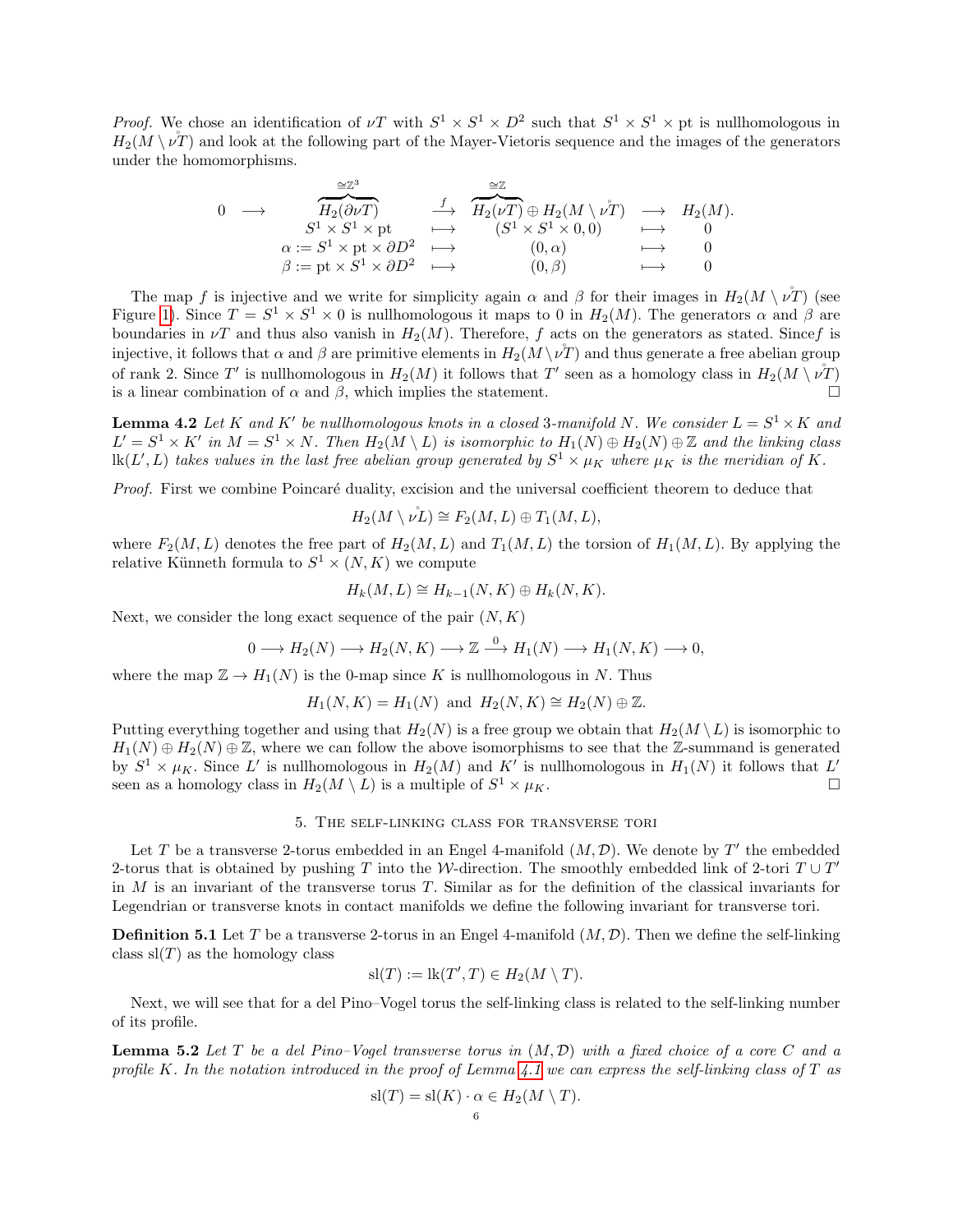Proof. We get an identification of T with

$$
S^1 \times K \subset (S^1 \times D_R^3, \mathcal{D}_{st}) \subset (M, \mathcal{D}).
$$

In this local model T' is defined to be the push-off of T in the w-direction. In this situation T' is  $S^1 \times K'$ where K' is the push-off of K in w-direction. If we draw the transverse knot  $K \subset (D_R^3, \ker dy - wdx)$  in its front projection to the  $wx$ -plane, we see that  $K'$  is isotopic to the blackboard framing of this projection (see Figure [1\)](#page-6-0).



<span id="page-6-0"></span>FIGURE 1. Top row: The generators  $\alpha$  and  $\beta$  are presented in the front projection of an  $\mathbb{R}^3$ -slice. Bottom row: The push-off T' is isotopic to sl(K) $\alpha$ .

By an easy homology computation in  $H_2(M \setminus \nu^2)$  and the definition of the self-linking number for transverse knots it follows

$$
sl(T) = lk(T, T') = [T'] = [S1 \times K'] = sl(K) \cdot [S1 \times pt \times \partial D2] = sl(K) \cdot \alpha.
$$

 $\Box$ 

With this preparation we are ready to give the proof of Theorem [1.1.](#page-0-0)

*Proof of Theorem [1.1.](#page-0-0)* By the local normal form for Engel structures it is enough to work in  $(\mathbb{R}^4, \mathcal{D}_{st})$ . Let  $T_0$  be a del Pino–Vogel transverse torus of the form  $C \times K_0$  where C is a transverse curve in  $(\mathbb{R}^4, \mathcal{D}_{st})$  and  $K_0$ a transverse knot with self-linking number  $sl(K_0)$  in the  $(D_R^3, \ker dy - wdx)$ -slice of a standard neighborhood  $(\nu C, \mathcal{D}_{st})$  of C. We denote by  $T_n$  the n-fold stabilization of  $T_0$ , i.e. the transverse torus given by  $C \times K_n$ where  $K_n$  denotes the n-fold stabilization of  $K_0$  with self-linking number sl $(K_n) = sl(K_0) - n$ .

Note that since  $K_n$  is smoothly isotopic to  $K_0$  it follows that  $T_n$  is smoothly isotopic to  $T_0$ , for all  $n \in \mathbb{N}_0$ . Next, we want to show that the  $T_n$  are pairwise non-isotopic as transverse tori by comparing their self-linking classes. For that we use Lemma [5.2](#page-5-1) to compute the self-linking classes for some choice of  $\alpha$  and  $\beta$  as

$$
sl(T_n) = sl(K_n) \cdot \alpha = (sl(K_0) - n) \cdot \alpha.
$$

But since  $\alpha$  is a primitive element in a free abelian group its divisibility sl $(K_n)$  is independent of the choice of  $\alpha$  and  $\beta$  and thus distinguishes the transverse tori  $T_n$  pairwise.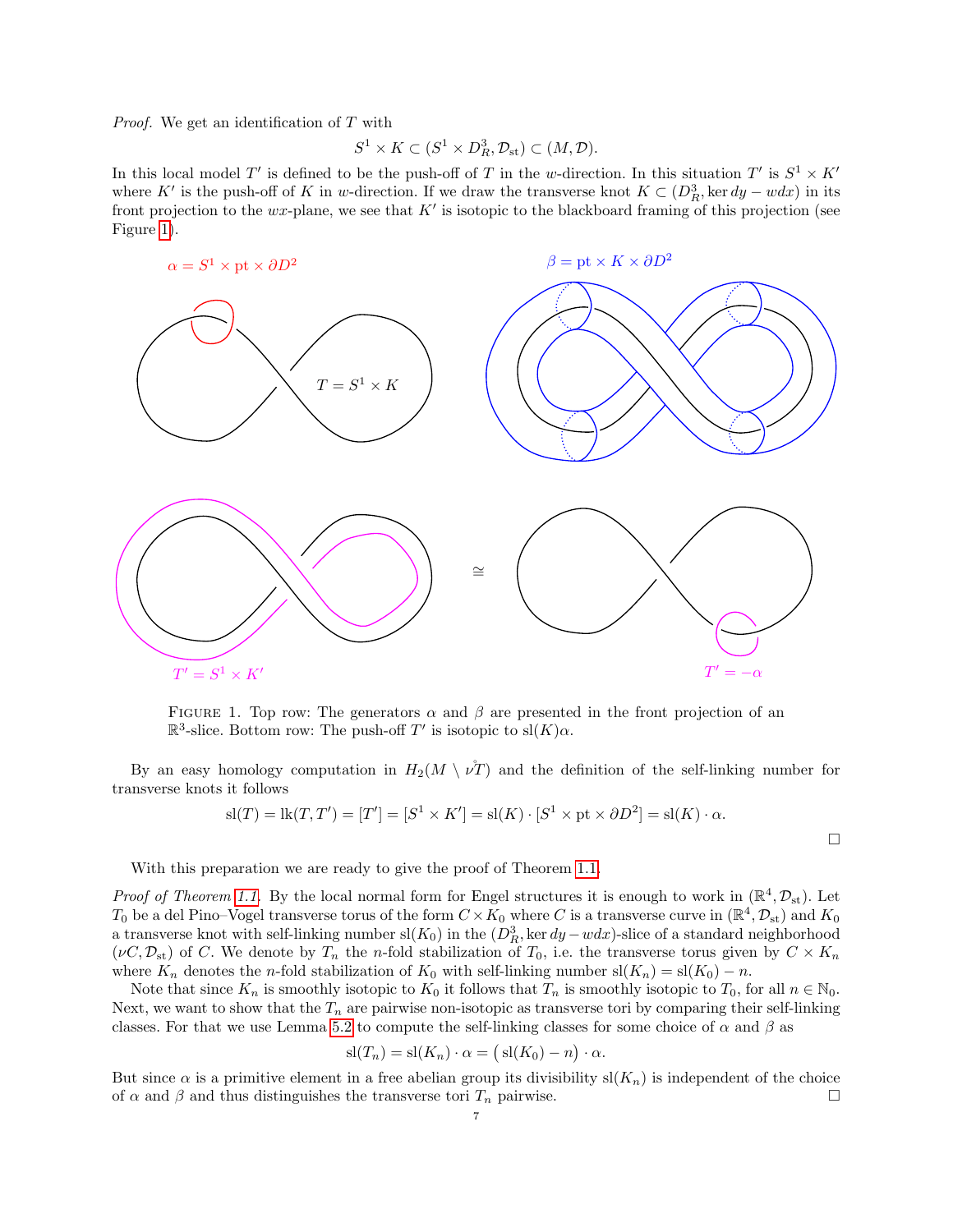#### 6. Legendrian tori in even contact manifolds

<span id="page-7-6"></span>In this section we will briefly initiate the study of tangential embeddings of maximal dimension in even contact structures.

**Definition 6.1** An embedded 2-torus L in an even contact 4-manifold  $(M, \mathcal{E})$  is called Legendrian if it is everywhere tangent to  $\mathcal{E}$ , i.e.  $TL \subset \mathcal{E}$ .

It is possible to construct examples coming from Legendrian knots in contact 3-manifolds as follows.

**Example 6.2** Let K be a Legendrian knot in a contact 3-manifold  $(N, \xi)$ . Then

$$
L = S^1 \times K \subset (S^1 \times N, \mathcal{E} := \partial_{\theta} \oplus \xi)
$$

is a Legendrian torus, where  $\theta$  denotes an angular coordinate on  $S^1$ .

Observe that in these examples the characteristic line field  $W$  is tangent to  $L$ . This is always the case: If p is a point in L where L is transverse to W then L is transverse in a whole open neighborhood of p. But this neighborhood projects along W to a surface F in a contact 3-manifold  $(N,\xi)$  such that F is tangent to  $\xi$  implying that such a point p cannot exist. In particular, we do not have any Legendrian tori in the local normal form  $(\mathbb{R}^4, \mathcal{E}_{st})$  of an even contact structure. We now define a homological invariant for Legendrian tori from the linking class as follows.

**Definition 6.3** Let L be a Legendrian torus with trivial normal bundle in  $(M, \mathcal{E})$ . We denote by L' the embedded 2-torus obtained by pushing L into a direction transverse to  $\mathcal{E}$ , i.e. in the TM/ $\mathcal{E}$ -direction. The Thurston–Bennequin class  $\text{tb}(L)$  is defined as

$$
tb(L) = lk(L', L) \in H_2(M \setminus L).
$$

Proof of Theorem [1.2.](#page-0-1) Let  $K_0$  be a nullhomologous Legendrian knot with Thurston–Bennequin invariant tb( $K_0$ ) in a contact 3-manifold  $(N,\xi)$  and  $L_0$  the Legendrian torus  $S^1 \times K_0$  in  $(M = S^1 \times N, \mathcal{E} = \partial_{\theta} \oplus \xi)$ . We write  $L_n$  for the Legendrian torus  $S^1 \times K_n$ , where  $K_n$  is some n-fold stabilization of  $K_0$  with Thurston-Bennequin invariant tb $(K_n) = \text{tb}(K_0) - n$ . We note that the  $L_n$  are all smoothly isotopic since the  $K_n$  are smoothly isotopic.

By Lemma [4.2](#page-5-2) we know that  $\text{tb}(L_n)$  is a multiple of  $\mu_{K_0}$ . Next we compute this multiple. The push-off  $L'_n$  is given by  $S^1 \times K'_n$  where  $K'_n$  is the push-off of  $K_n$  in Reeb-direction of  $\xi$ . A computation in homology yields (see Figure [2\)](#page-8-13)

$$
tb(L_n) = [L'_n] = [S^1 \times K'_n] = tb(K_n) \cdot \mu_{K_0} = (tb(K_0) - n) \cdot \mu_{K_0} \in H_2(M \setminus L_0)
$$

and thus the Legendrian tori  $L_n$  are all pairwise non-isotopic.  $\Box$ 

#### **REFERENCES**

- <span id="page-7-4"></span>[Ad07] J. ADACHI, Classification of horizontal loops in the standard Engel space, Int. Math. Res. Not. IMRN 3 (2007), Art. ID rnm008.
- <span id="page-7-2"></span>[Be82] D. Bennequin, Entrelacements et ´equations de Pfaff, in Third Schnepfenried geometry conference, 87–161, Astérisque 107, (Schnepfenried, 1982).
- <span id="page-7-9"></span>[BEM15] M. Borman, Y. Eliashberg, and E. Murphy, Existence and classification of overtwisted contact structures in all dimensions, Acta Math. 215 (2015), 281–361.
- <span id="page-7-11"></span>[CKS04] S. CARTER, S. KAMADA, AND M. SAITO, Surfaces in 4-space, Encyclopaedia of Mathematical Sciences 142 (Springer-Verlag, Berlin, 2004).
- <span id="page-7-0"></span>[CPPP17] R. CASALS, J. PÉREZ, Á. DEL PINO AND F. PRESAS, Existence h-principle for Engel structures, *Invent. Math.* 210 (2017), 417–451.
- <span id="page-7-3"></span>[CP18] R. CASALS AND  $\acute{A}$ . DEL PINO, Classification of Engel knots, *Math. Ann.* **371** (2018), 391–404.
- <span id="page-7-1"></span>[CPP20] R. CASALS, A. DEL PINO AND F. PRESAS, Loose Engel structures, Compos. Math. 156 (2020), 412–434.
- <span id="page-7-8"></span>[El89] Y. Eliashberg, Classification of overtwisted contact structures on 3-manifolds, Invent. Math. 98 (1989), 623–637.
- <span id="page-7-10"></span>[El93] Y. ELIASHBERG, Legendrian and transverse knots in tight contact 3-manifolds, in: Topological Methods in Modern Mathematics (Stony Brook, 1991), Publish or Perish, Houston (1993), 171–193.
- <span id="page-7-7"></span>[EM02] Y. ELIASHBERG AND N. MISHACHEV, *Introduction to the h-principle*, Grad. Stud. Math (48) 9 (American Mathematical Society, Providence, 2002).
- <span id="page-7-5"></span>[FMP20] E. FERNÁNDEZ, J. MARTÍNEZ-AGUINAGA AND F. PRESAS, Fundamental groups of formal Legendrian and horizontal embedding spaces, Algebr. Geom. Topol. 20 (2020), 3219–3312.